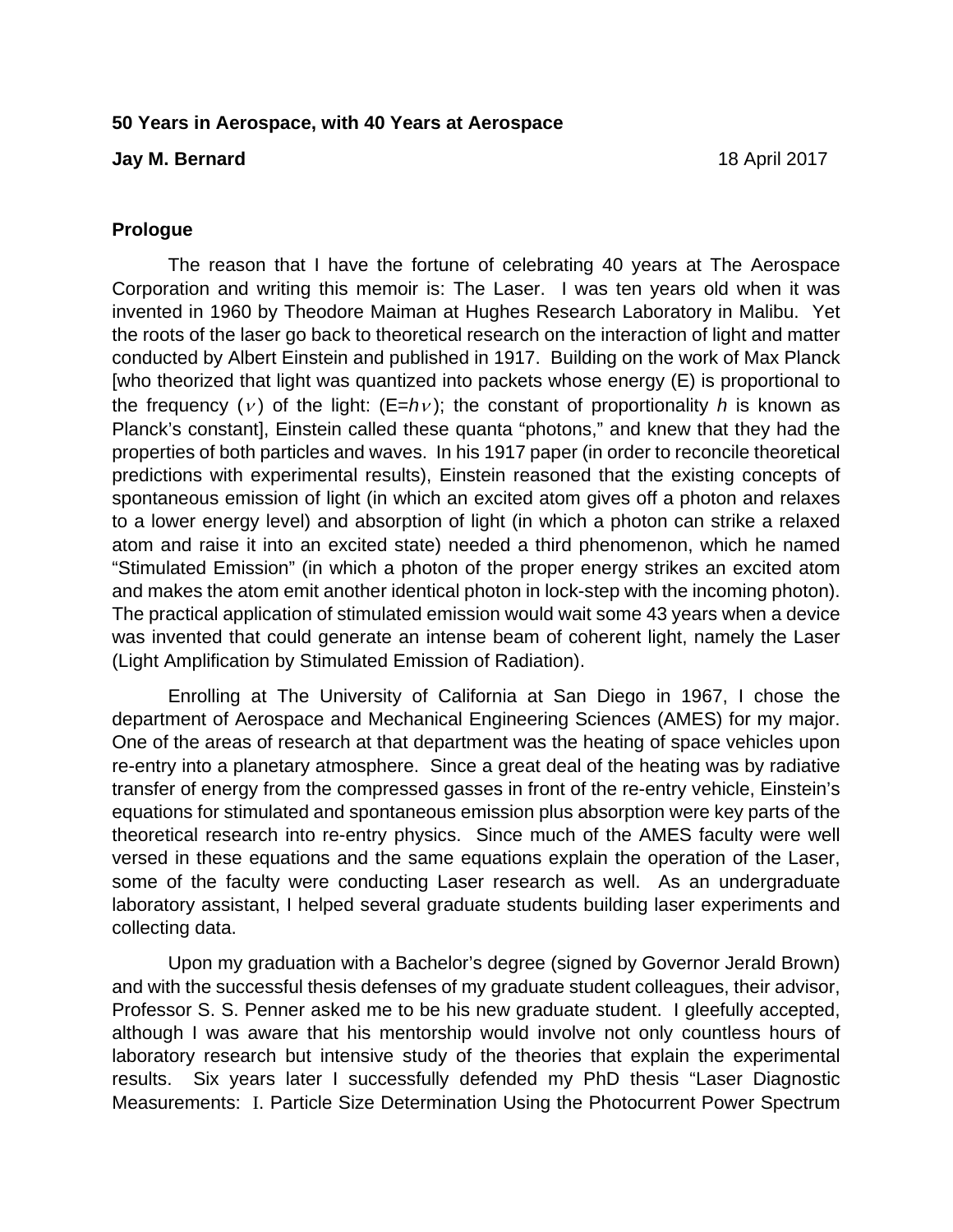of Laser Radiation Scattered from Moving, Polydisperse Particle Systems, and II. Anomalous Transparency in Nitrosyl Chloride," and got another diploma, this time signed by Governor Ronald Reagan. Professor Penner then told me I had to leave the paradise of UCSD in La Jolla and get a JOB. That was the end of my ten years of education in Aerospace followed by the acceptance of a JOB offer from The Aerospace Corporation.

## **The Laboratory Years**

My first day at The Aerospace Corporation was 18 April 1977. I was hired into the Aerophysics Laboratory to conduct fluid dynamics research using a laser-Doppler velocimeter. Jimmy Carter was President and there was an "Energy Crisis." The fluid dynamics research had to do with coal combustion (reference page 5 of the February 1, 1978 ORBITER article, whose first paragraph states "the fact that the country is undergoing an energy crisis is incontrovertible," and ironically states as an afterthought "also working on the project is Dr. Jay Bernard," even though the experiment was mine).

When Ronnie Reagan became President, all of a sudden there was no energy crisis and we needed particle-beam weapons, laser weapons, and kinetic energy weapons for his Star Wars project. The continuous-wave hydrogen-fluorine chemical laser was invented in the Aerophysics Laboratory in 1970 (in part by Henry Bixler) and was the focus of a great deal of research for the laser weapon (indeed, by the late 1980's, the technology had advanced to the point that TRW assembled a 2-million watt HF laser at White Sands and was shooting wire-guided missiles out of the sky). Our work involved using a ring laser resonator to extract the maximum power out of the gain medium. Tim Bixler (Henry's son) and I have a patent of a special mirror that would ensure that the beam was uni-directional. The Aerophysics Laboratory was subsequently disbanded and I became a part of the Lasers & Photonics Laboratory. In total, I worked for the ETG Laboratories for 15 years. As an aside, even though a laser weapon was never fielded (and even though I didn't always agree with his politics), it is my contention that Ronald Reagan's foresight and bluster collapsed the Soviet Union and brought down the Berlin Wall in part due to the formidable hardware developed for his Star Wars endeavor (including Aerospace's chemical laser).

# **Launch Vehicles**

In the early 1990's, General Dynamics in San Diego decided to upgrade their Atlas IIAS Inertial Navigation Unit (INU) with more accurate gyroscopes, replacing mechanical spinning-mass gyros with ring-laser gyroscopes. When the laser gyros were exhibiting anomalous behavior, Don Huang of the Medium Launch Vehicle (MLV) Program Office looked through the Matrix Organization charts and found that I had worked with ring lasers. Some of my Laboratory colleagues and I assisted in the investigation; I went to Honeywell in Clearwater Florida to look at the test results, and we ended up purchasing one of their gyros to conduct investigations in the Guidance & Controls Laboratory in D8. Finding the INU development and the anomaly investigation fascinating, I enrolled in the Rotation Program with MLV. When the problem was solved and the new INU was ready